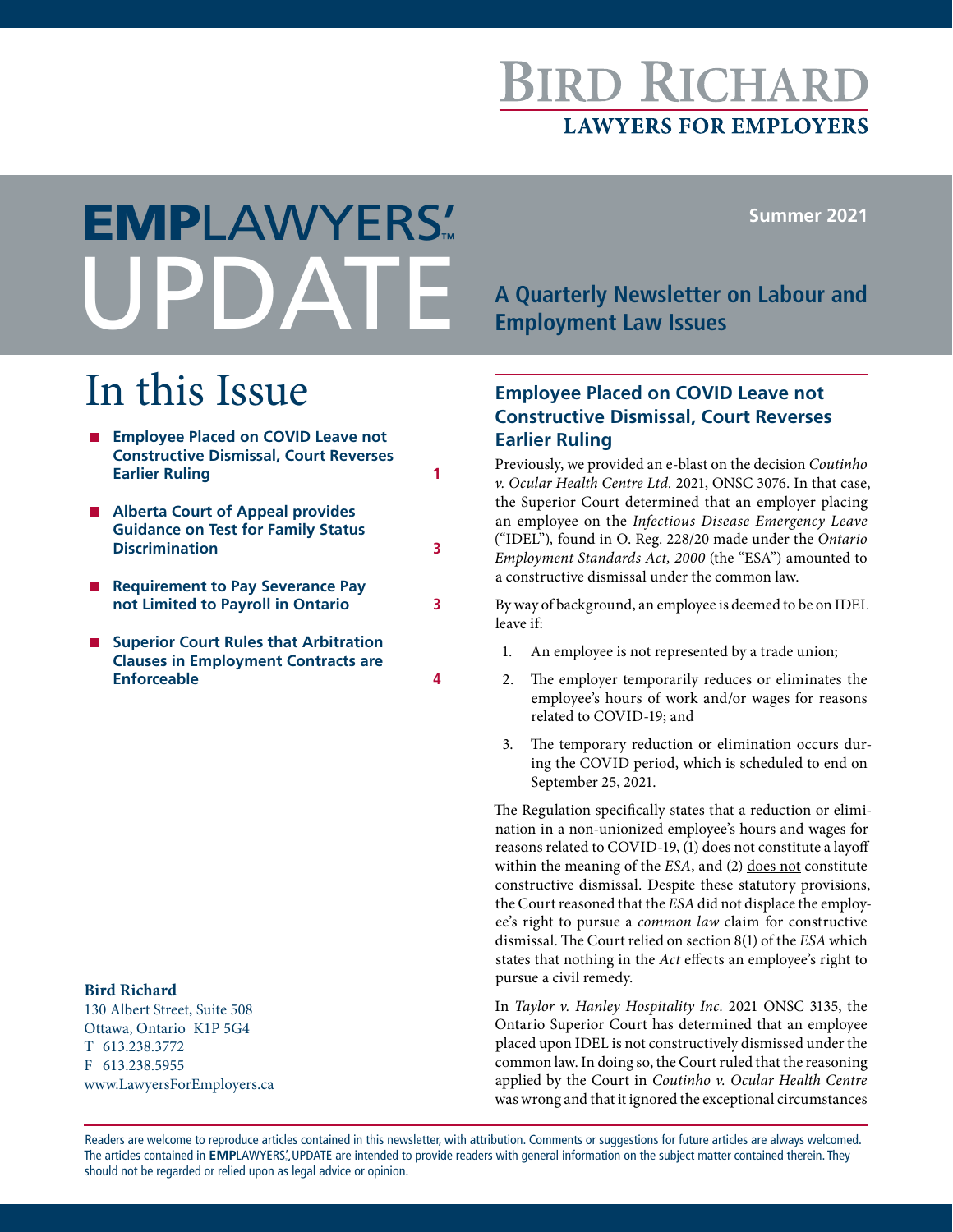#### **www.LawyersForEmployers.ca**

# **BIRD RICHARD LAWYERS FOR EMPLOYERS**



created by the pandemic and the inherent unfairness for employers to face wrongful dismissal claims in the face of government declared states of emergency and forced closures.

In this case, Ms. Taylor was an employee of a Tim Hortons (Hanley Hospitality Inc.). Due to the COVID-19 emergency, Tim Hortons was required to close all of their storefronts and was limited to takeout and delivery. On March 27, 2020, Ms. Taylor was temporarily laid off from her employment and on August 18, 2020, she was advised that she was being recalled to her employment effective September 3, 2020. She claimed that the layoff was a constructive dismissal and that her employment had been terminated. She claimed that the *ESA* and IDEL provisions did not displace her common law right to pursue a constructive dismissal claim. The Court rejected her argument and in doing so, rendered the opposite decision to *Coutinho v. Ocular Health*.

In reviewing the arguments, the Court agreed with the Employer that:

- Section 8 of the *ESA* has never been interpreted to go as far as the Court did in *Coutinho* and the Court has never before held that section 8(1) prevents the *ESA* from displacing the common law;
- IDEL provides the employer with a specific statutory right to place an employee on leave for reasons related to COVID and placing an employee on this leave amounting to constructive dismissal would render the legislation meaningless;
- It is essential that the court remembers the context of IDEL and in particular, that it was enacted in response to government-imposed shutdowns necessitated by a pandemic forcing business to close or restrict its business with the specific intent to protect employers from such lawsuits; and
- The Court in *Coutinho* failed to consider and appreciate these factors, and the analysis in that decision was wrong in law.

This is a welcomed decision for employers and in our view, the correct one. It is consistent with the legislative intent of the IDEL provisions that were enacted in response to a pandemic. As the Court noted in the *Taylor* decision, the Ontario government recognized the inherent unfairness in subjecting employers to wrongful dismissal claims in the face of government-imposed closures and restrictions. While this decision is welcome news, employers should be aware that the law remains unsettled and could still face claims of constructive dismissal in response to layoffs required by the pandemic. Both decisions are being appealed, and therefore, it will be up to the Ontario Court of Appeal to resolve the matter. Employers should also be aware that the protections offered under the IDEL provisions are only in place until September 25, 2021

If you have any questions of how this decision might impact you directly, please contact us.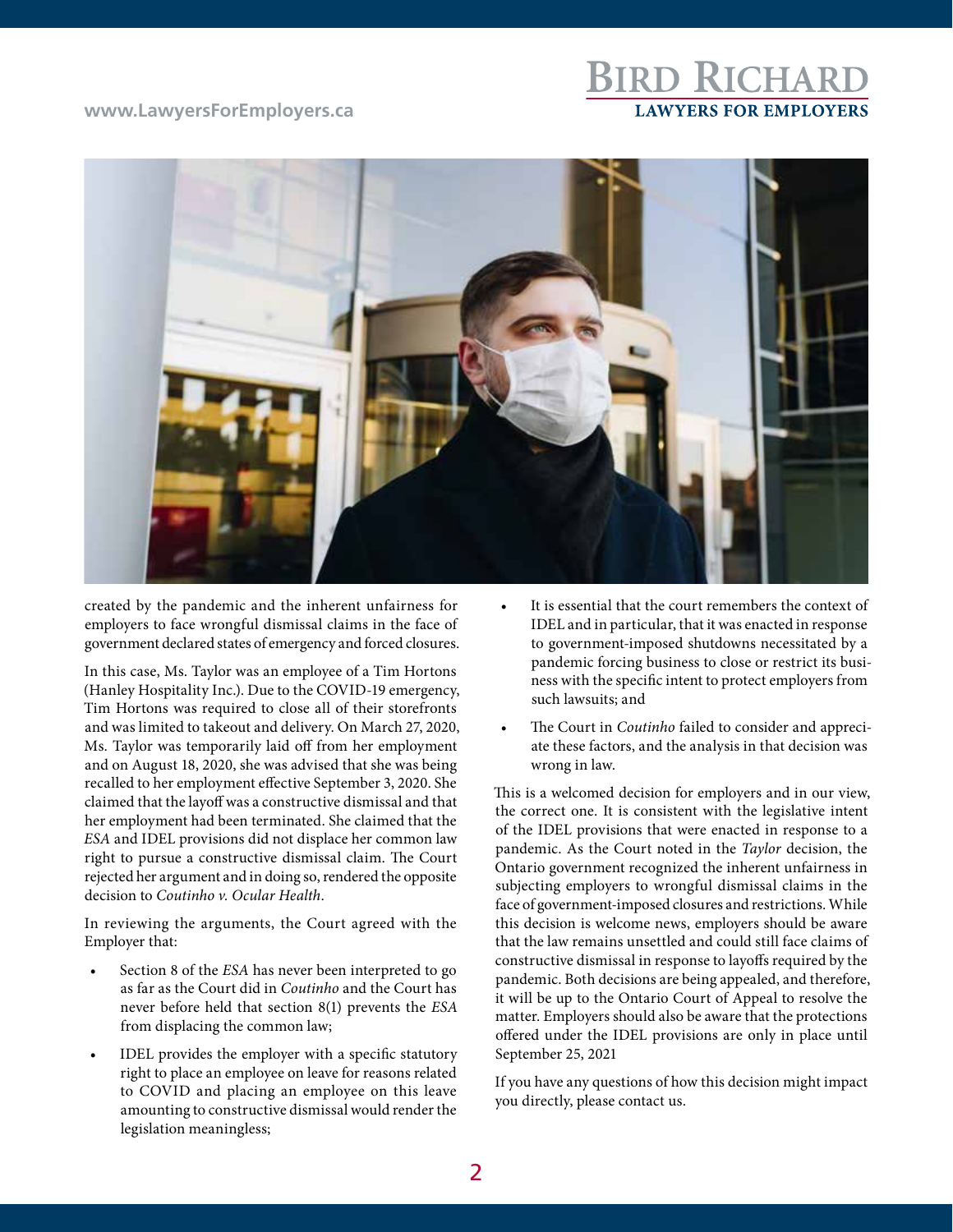# **BIRD RICHARD LAWYERS FOR EMPLOYERS**

## **Alberta Court of Appeal provides Guidance on Test for Family Status Discrimination**

In the decision *United Nurses of Alberta v. Alberta Health Services, 2021 ABCA 194*, the Alberta Court of Appeal reviewed the decision of *Canada (Attorney General) v. Johnstone 2014 FCA 110,* a Federal Court of Appeal decision which is the leading authority setting out the test for family status discrimination.

The central issue in the appeal was what the applicable test for *prima facie* discrimination in family status human rights cases should entail. In other words, what is the threshold required for an employee to raise family status discrimination?

In the decision on appeal, the Arbitration Board majority followed the *Johnstone* test that requires that an employee has sought out reasonable alternative childcare arrangements unsuccessfully and that the employee is unable to fulfill his or her parental obligations. Only after being unable find alternative childcare arrangements, is a *prima facie* case of discrimination made out. This decision places some onus on the employee to make reasonable efforts to find child care before claiming discrimination based on family status. This seems like a reasonable approach.

However, in this case, the Alberta Court of Appeal determined that the *Johnstone* test should not be followed. Rather, the Court followed an earlier decision from the Supreme Court of Canada, *Moore v. British Columbia,* which laid down the following 3-part test for determining a *prima facie* case of discrimination:

- (1) the complainant has a protected characteristic;
- (2) they experienced an adverse impact on account of the challenged norm; and
- (3) the protected characteristic was a factor in the adverse impact.

The Court of Appeal indicated that the additional requirement to establish that reasonable efforts were made to find alternative childcare options puts a further burden on a family status claimant to prove an element of self-accommodation which is not present in other discrimination matters, which is inconsistent with the Supreme Court of Canada precedent.

Though this decision arises out of Alberta, it should also be noted that the *Johnstone* test has been modified by the Ontario Human Rights Tribunal in *Misetich v. Value Village Stores Inc.,* 2016 HRTO 1229, following the same logic as the Alberta Court of Appeal. As it stands in Ontario, there has not been a unifying decision from the Court of Appeal similar to Alberta. However, given this new case and the comments found in *Misetich*, it is more likely than not that the Ontario Courts will adopt the new approach.

For employers, this does not mean that efforts by an employee to find alternative childcare are not relevant; but at the stage of determining whether a *prima facie* case is established, that evidence is not required for an applicant to meet its onus. Rather, the evidence will be considered to determine whether the employee cooperated with the accommodation process. It also remains appropriate for employers to make reasonable inquiries of employees as to the steps that have been taken to secure childcare if accommodation is being requested on this basis. Employees continue to have a duty to cooperate in the accommodation process.

#### **Requirement to Pay Severance Pay not Limited to Payroll in Ontario**

Under the Ontario *Employment Standards Act,* S.O. 2000, c.41. ("*ESA"*), an employee with more than five (5) years of service and where the employer has a payroll in excess of 2.5 million dollars, that employee is entitled to severance pay upon termination from employment without cause. An issue that often arises is how to calculate the 2.5 million payroll and in particular, whether payroll for employees outside of Ontario should be included in the calculations.

In a recent decision *Hawkes v. Max Aicher (North American) Ltd.,* the Divisional Court heard an application for judicial review of an Ontario Labour Relations Board ("OLRB") decision related to this issue. The OLRB had determined the employee was not entitled to severance pay from his former employer under the *ESA,* ruling that only payroll for Ontario employees should be included in the calculation, given the scope and jurisdiction of the *ESA* which only applies to employees working in Ontario. Notably, had the Employer's global payroll been applied, it was well over 2.5 million. The employee had been employed by the employer, and its predecessors for a period for over 30 years.

On judicial review, the Ontario Divisional Court set aside the decision from the OLRB. In a scathing rebuke of the Board's decision, the Court held that the Board "…*reached a conclusion that is inconsistent with the text, context, and purpose of the provision*" and described the Board's findings as devoid of any coherent or rational analysis. The Court noted that the specific wording of section 64(2) of the *ESA* does not restrict the calculation of an employer's payroll to its payroll in Ontario. Had the legislature intended that result, the legislature could have explicitly excluded payroll outside of Ontario. The Court stated that there is no jurisdiction impediment to Ontario legislating that an assessment of payroll for the purposes of severance pay should include national or international payroll.